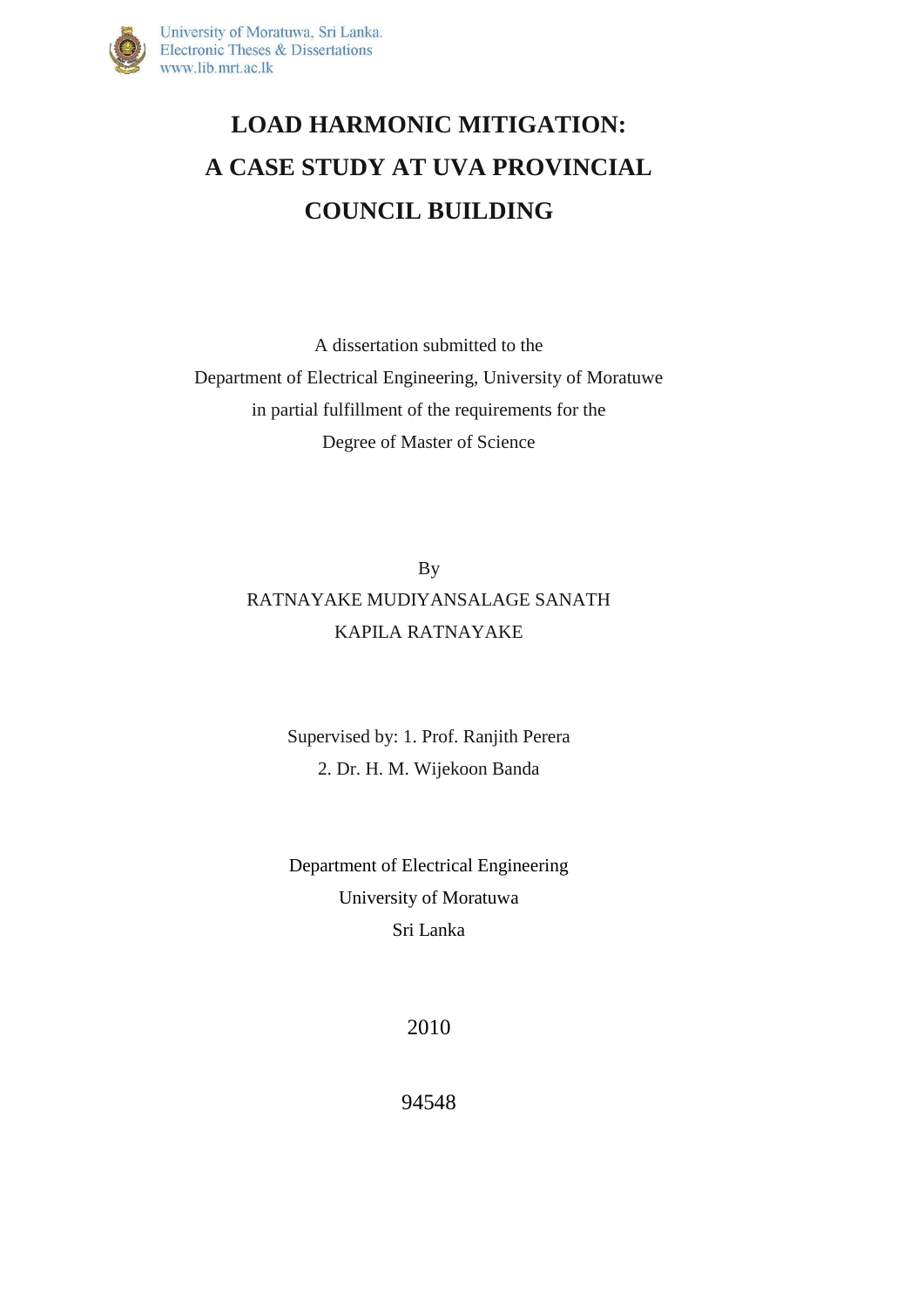

## Abstract

This thesis presents the application of active filters to mitigate the harmonic problems in an office building. Harmonics in electrical system induce additional heating. This causes premature aging, reduction of efficiency and life of the electrical equipments and components in the system. Harmonic problems can be caused by disturbances originating in the supply system, from customer's premises and from the nearby installations. The problem is due to the non-linear loads showing different current waveforms when supplied by a distorted or perfect sinusoidal voltage. Growing use of non-linear load equipment and technologies in commercial buildings has increased the severity of the problem.

This is common to Uva Provincial Council (UPC) building, as well, where a large number of connected computers, UPS and other peripherals are major sources of harmonics. The site measurements revealed that the non-linear loads generate TDD up to 15 % and the individual harmonic distortion up to 38 % of the fundamental. These values exceed the maximum limits prescribed by the power quality standards, lEE 519-1992.

To mitigate the harmonic effects, various available techniques are reviewed. The active power filter (APF) is selected as a solution, as it has become the popular and advantageous options among the many practices available today. The operation of common APF topologies, namely the shunt, series and hybrid APF s are discussed in detail, and shunt APF is identified as the most simple and advantageous choice for this purpose. This is followed by a review of various strategies of harmonic detection and APF controlling. After comparing the performances of these strategies with the real life applications, suitable techniques for harmonic detection and APF controlling are formulated.

Finally, a computer model of thus developed shunt active filter is simulated using MATLAB / Simulink environment.